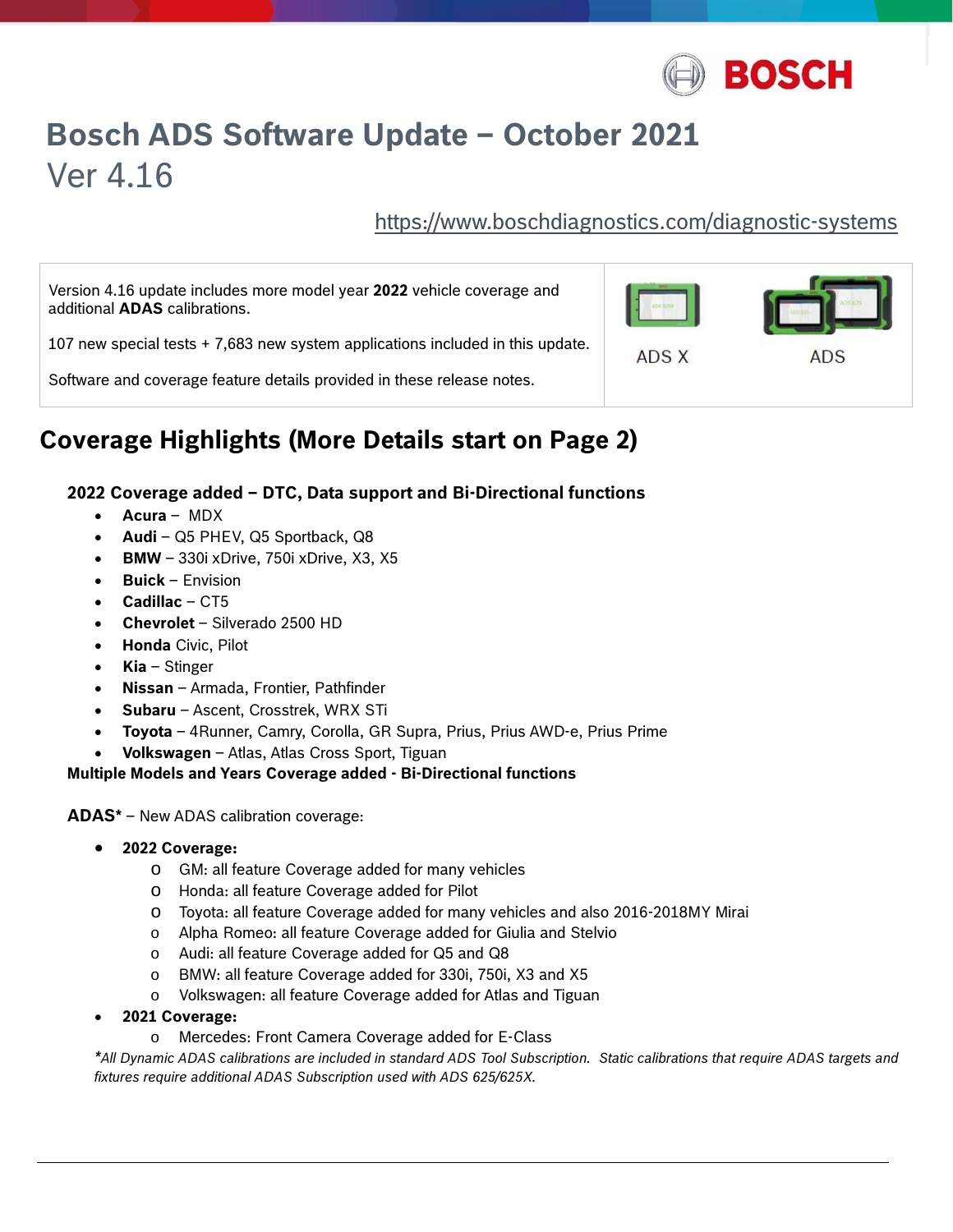## **New Coverage Details – USA Domestic**

### **New Chrysler/Jeep/Ram Coverage-**

#### **3 new Adjustment type special tests**:

Gyro Offset, Override Occupant Information, Rear Seat Audio

#### **2 new Actuation type special tests:**

Cassette Function Tests, CD Function Tests

#### **New GM Coverage**

o Added coverage for 471 new system applications

#### **2 new Adjustment type special tests:**

WLAN Service Set Identifier (SSID) Reset, Sensor Learnmode Enable

#### **1 new Actuation type special test:**

A/C Compressor Clutch

## **New Coverage Details – USA Asian**

#### **New Honda/Acura Coverage--**

o Added coverage for 397 new system applications

#### **4 new Actuation type special tests:**

FCAN Authorized Flag, LIN Washer, Brake light relay test, Lumbar Horizontal Motor

#### **New Hyundai Coverage-**

#### **2 new Actuation type special tests:**

HAC Brake Lamp Actuator, Inlet Valve-Right Front

#### **New Kia Coverage-**

o Added coverage for 64 new system applications

#### **3 new Actuation type special tests:**

PAD Change Mode (After Change), PAD Change Mode (Before Change), Inlet Valve-Right Front

#### **New Mazda Coverage-**

#### **1 new Adjustment type special test:**

TPMS Reset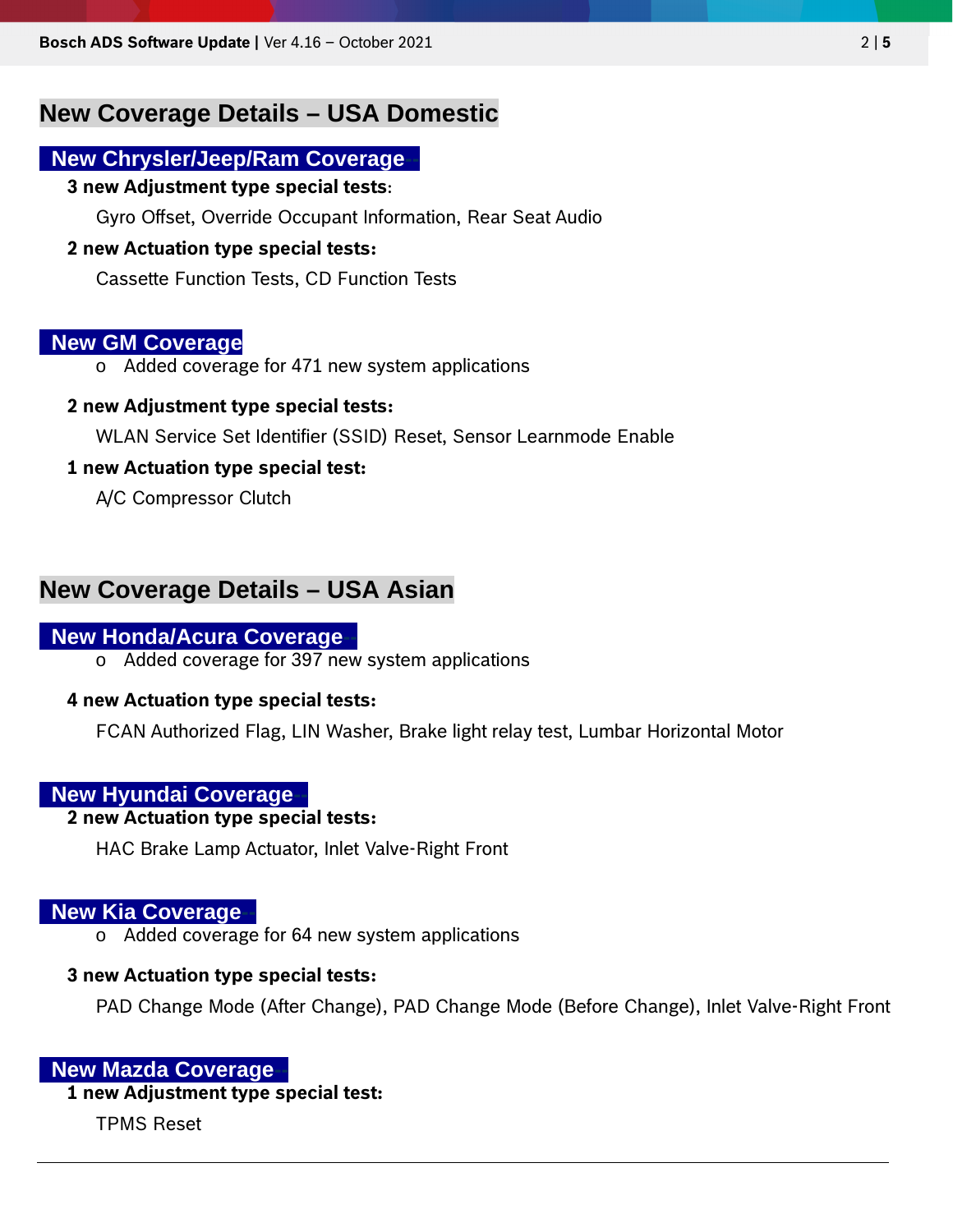#### **New Mitsubishi Coverage-**

#### **78 new Actuation type special tests:**

A-C Switch, Air Conditioning Switch, Condenser Fan, Electronic Water Heater PTC, Mode Selection Damper, Out-Inside Air Selection Damper, Rear Fan Step (Input Value), Rear PTC Heater, Solenoid Valve, BAT.Heating System Power Relay, Battery Cooling Fan PWM, BSW ON-OFF Setting, Leveling Actuator, Theft Alarm, 12V Batt. Charge Start, Circuit Fault Detection, Engine Switch(LED ON), TSR Display Request, Off hook switch, On hook switch, VR switch, ALL INDICATORS DRIVE, BUZZER DRIVE, INDICATOR LAMP DRIVE, SYSTEM ON LAMP DRIVE, AHB Indicator, ASC/TCL OFF Indicator, ASC/TCL OP. Indicator, ASC-TCL OFF Indicator, ASC-TCL OP. Indicator, ASG Indicator, ASG OFF Indicator, Cruise Control Indicator, Driver Seatbelt Indicator, ECO Indicator, Energy Usage Indicator(Engine), Energy Usage Indicator(EV), Energy Usage Indicator, Engine Malfunction IND., FCM Indicator, FCM OFF Indicator, Front Fog Light Indicator, Headlight Auto leveling, Indicator2, PA. Seatbelt Indicator, Positionlight Indicator, PTC Heater Indicator, Rear Fog Light Indicator, SRS Indicator, EVAP.Emission Purge SOL.Valve, EVAP.Emission Ventilation SOL., Radiator Fan(High), Radiator Fan(Low), Variable Intake Solenoid, Engine switch(Control), Engine Switch(LED ON), Engine SW-Power SW (Control), Engine SW-Power SW (LED ON),12V DCDC Shutdown, Back Light Relay Actuate, Brake Warning Light Actuate, Buzzer Actuate, ChargeDischarge Connector Relay, Oil Pump Actuate, Radiator Fan 1 Actuate, Radiator Fan 2 Actuate, Radiator Fan Relay 1 Actuate, Radiator Fan Relay 2 Actuate, Stop Light Actuate, Water Pump Actuate, Water Pump Power Supply Relay, Hazard Answer Back Request, Passenger S Airbag OFF Indicator Lighting Request, Passenger S Airbag ON Indicator Lighting Request, Passenger S SRS OFF Indicator, Passenger S SRS OFF Light, Passenger S SRS ON Indicator, Passenger S SRS ON Light, SRS Warning Light Lighting Request

#### **New Nissan Coverage**

o Added coverage for 947 new system applications

#### **4 new Actuation type special tests:**

BUZZER DRIVE, INDICATOR LAMP DRIVE, SYSTEM ON LAMP DRIVE, ALL INDICATORS DRIVE

#### **New Subaru Coverage-**

o Added coverage for 339 new system applications

#### **1 new Adjustment type special test:**

Foot/Def Automatic Fan Speed Increase Function

#### **3 new Actuation type special tests:**

All seat UNLOCK output, lock actual. LOCK output, ACC

#### **New Toyota/Lexus Coverage**

o Added coverage for 1648 new system applications

#### **3 new Adjustment type special tests:**

Clearance Sonar Detection/Steering Adjustment, Intuitive P/A Detection/Steering Adjustment, ID Registration/Tire Position Write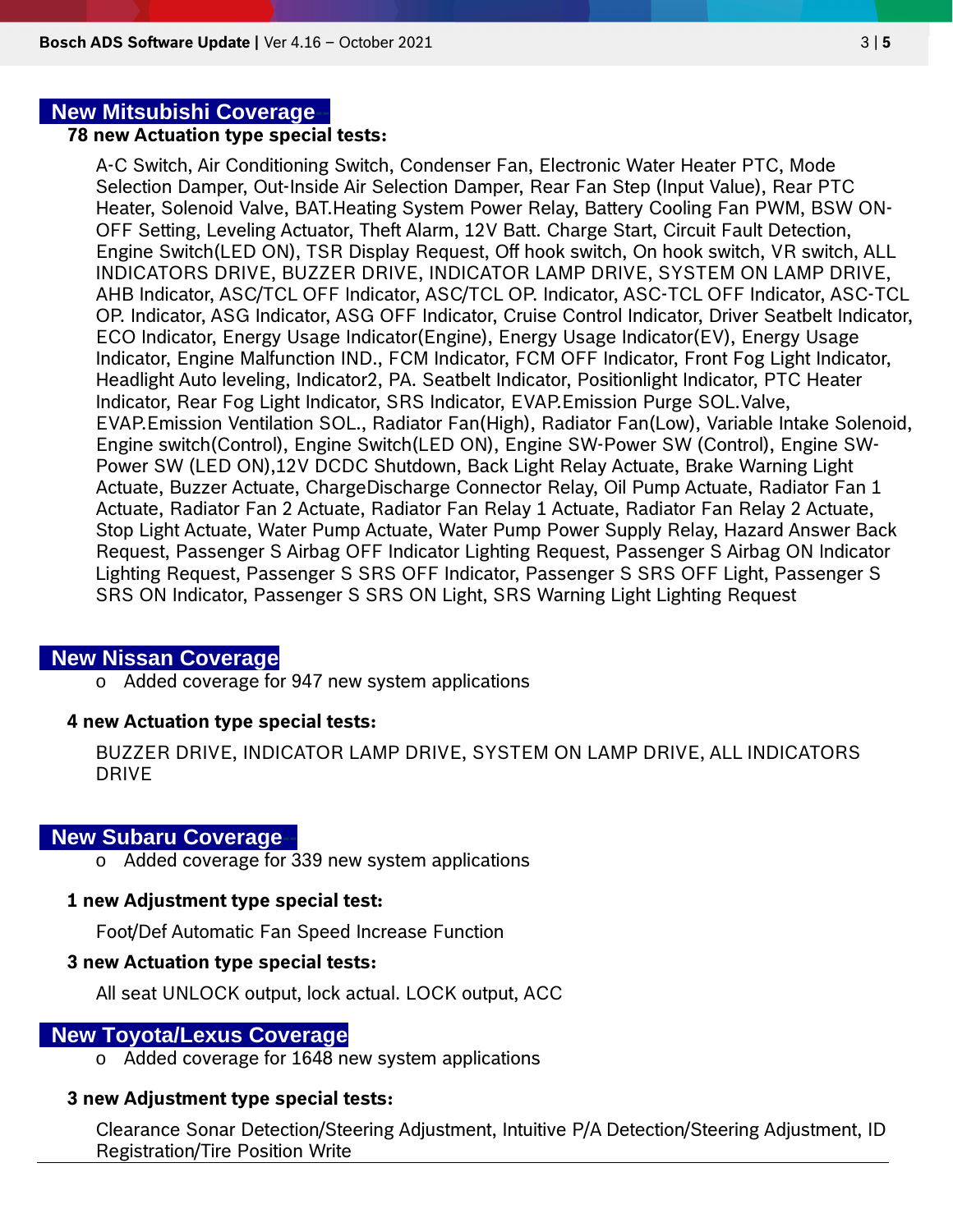## **New Coverage Details – USA European**

## **New Audi Coverage-**

o Added coverage for 1593 new system applications

### **New BMW/Mini Coverage-**

o Added coverage for 190 new system applications

## **New Mercedes Coverage**

o Added coverage for 564 new system applications

## **New Volkswagen Coverage-**

o Added coverage for 1470 new system applications

--------------------------------------------------------------------------------------------